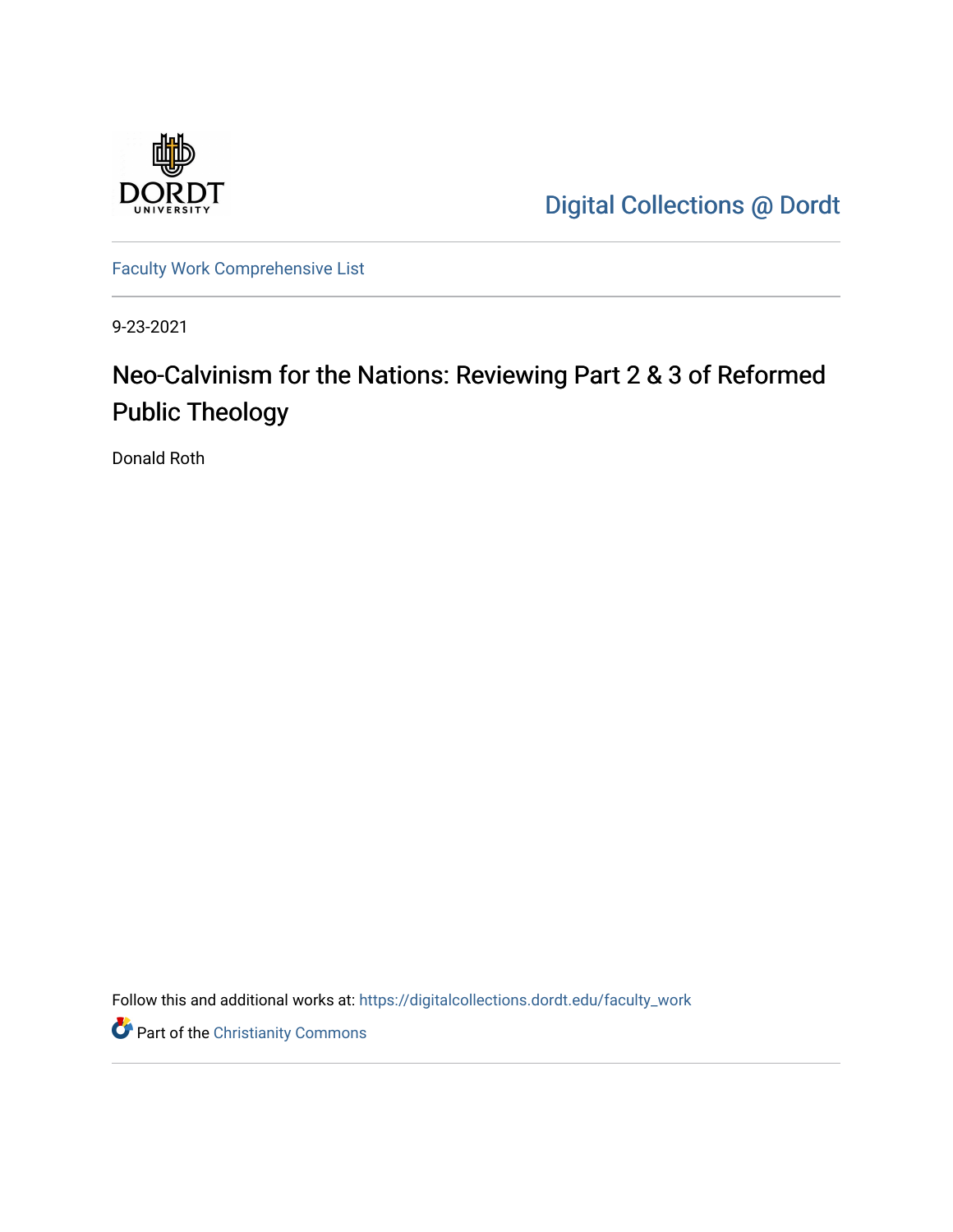### Neo-Calvinism for the Nations: Reviewing Part 2 & 3 of Reformed Public Theology

#### Abstract

"Together, these essays demonstrate that Neo-Calvinism can offer insight beyond its Dutch roots."

Posting about the book Reformed Public Theology from In All Things - an online journal for critical reflection on faith, culture, art, and every ordinary-yet-graced square inch of God's creation.

<https://inallthings.org/neo-calvinism-for-the-nations-reviewing-part-2-3-of-reformed-public-theology/>

#### Keywords

In All Things, book review, Reformed Public Theology, Matthew Kaemingk

#### **Disciplines**

**Christianity** 

#### **Comments**

[In All Things](http://inallthings.org/) is a publication of the [Andreas Center for Reformed Scholarship and Service](http://www.dordt.edu/services_support/andreas_center/) at Dordt [University](http://www.dordt.edu/).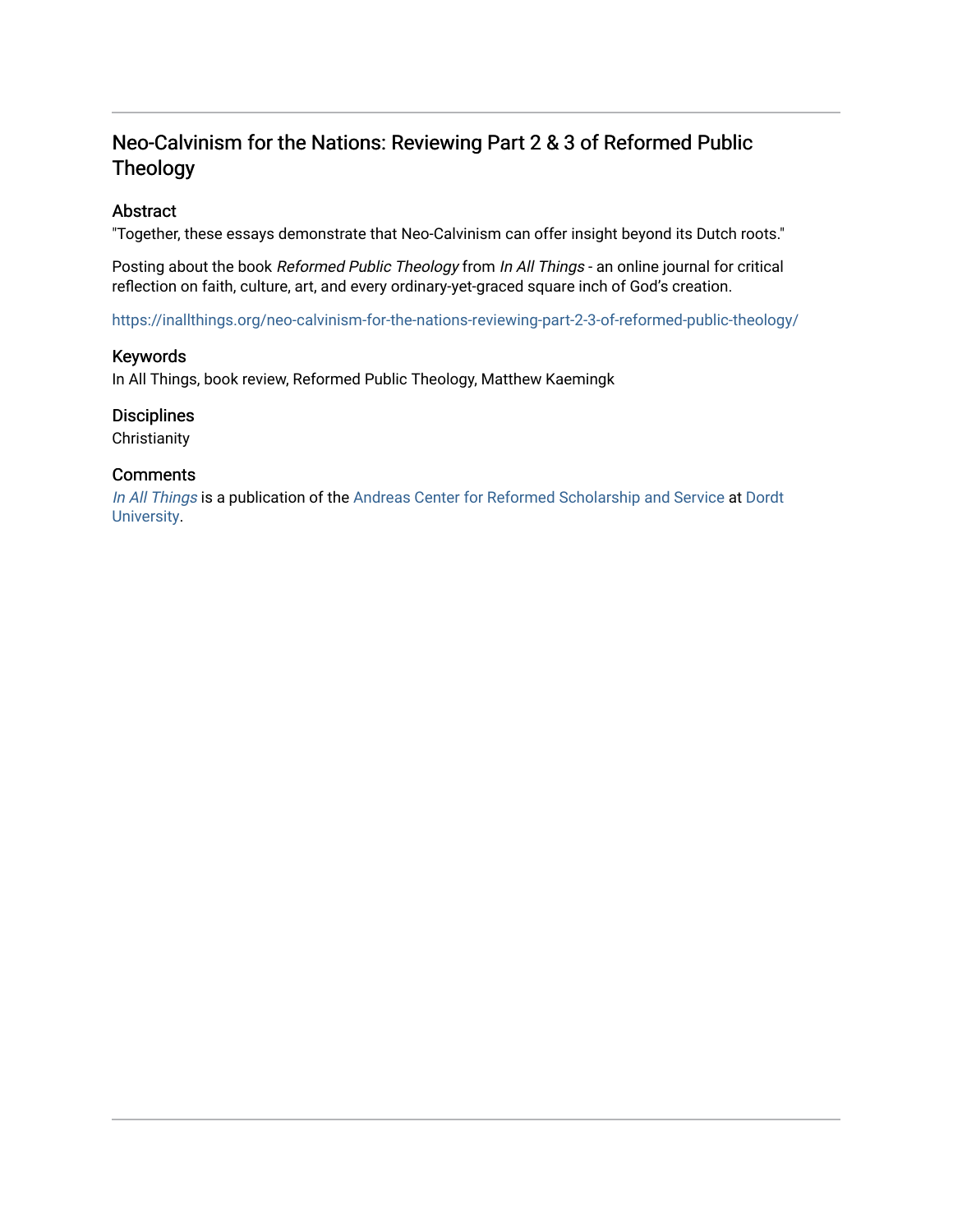# **Neo-Calvinism for the Nations: Reviewing Part 2 & 3 of** *Reformed Public Theology*

### **[Donald Roth](https://inallthings.org/author/donald-roth/)**

**September 23, 2021**

**Title:** *Reformed Public Theology* **Editor:** Matthew Kaemingk **Publisher:** Baker Academic **Publishing Date:** August 17, 2021 **Pages:** 336 (Paperback) **ISBN:** 978-1540961976

I am less of an unlikely Neo-Calvinist than my colleague who began this review series. Even though I don't have a Dutch surname, I grew up in a little Dutch pocket of Southern California in the shadow of Westminster Seminary California. My mom has been a grade school secretary for over 40 years at Calvin Christian School in Escondido, and I grew up immersed in both Dutch Reformed theology and its vision for a close partnership of church, home, and school. I went to Dordt University myself before ultimately returning to teach here. That said, I share Justin's conviction that Neo-Calvinism must transcend its ethnic roots to offer the fruit of its rich theological insights to a broader world.

*Reformed Public Theology* offers a glimpse of what that sort of broader engagement might look like, drawing together essays from a broad range of authors representing an impressively wide array of backgrounds. The diversity of this collection serves as a powerful demonstration of what it looks like to apply Neo-Calvinist insights to "every square inch" of our common life.

The essays collected under the themes of "Public Markets" and "Public Justice" demonstrate the potential insights that Neo-Calvinism offers to Christians struggling with work/life balance in the Big Apple (Katherine Leary Alsdorf), seeking political reform in Brazil (Lucas Freire), looking for labor reform in China (Agnes Chiu), searching for an alternative to contemporary political dichotomies (Bruce Riley Ashford and Dennis Greeson), critiquing the violence of the Duterte regime in the Philippines (Romel Regalado Bagares), or advocating for the common good (Stephanie Summers).

Together, these essays demonstrate that Neo-Calvinism can offer insight beyond its Dutch roots, and they provide a testimony to the potency of a vision for Christian public engagement that takes both its ultimate and its temporal calling seriously. Since I don't have the space to engage more deeply with each essay, I will instead offer my summary of the common themes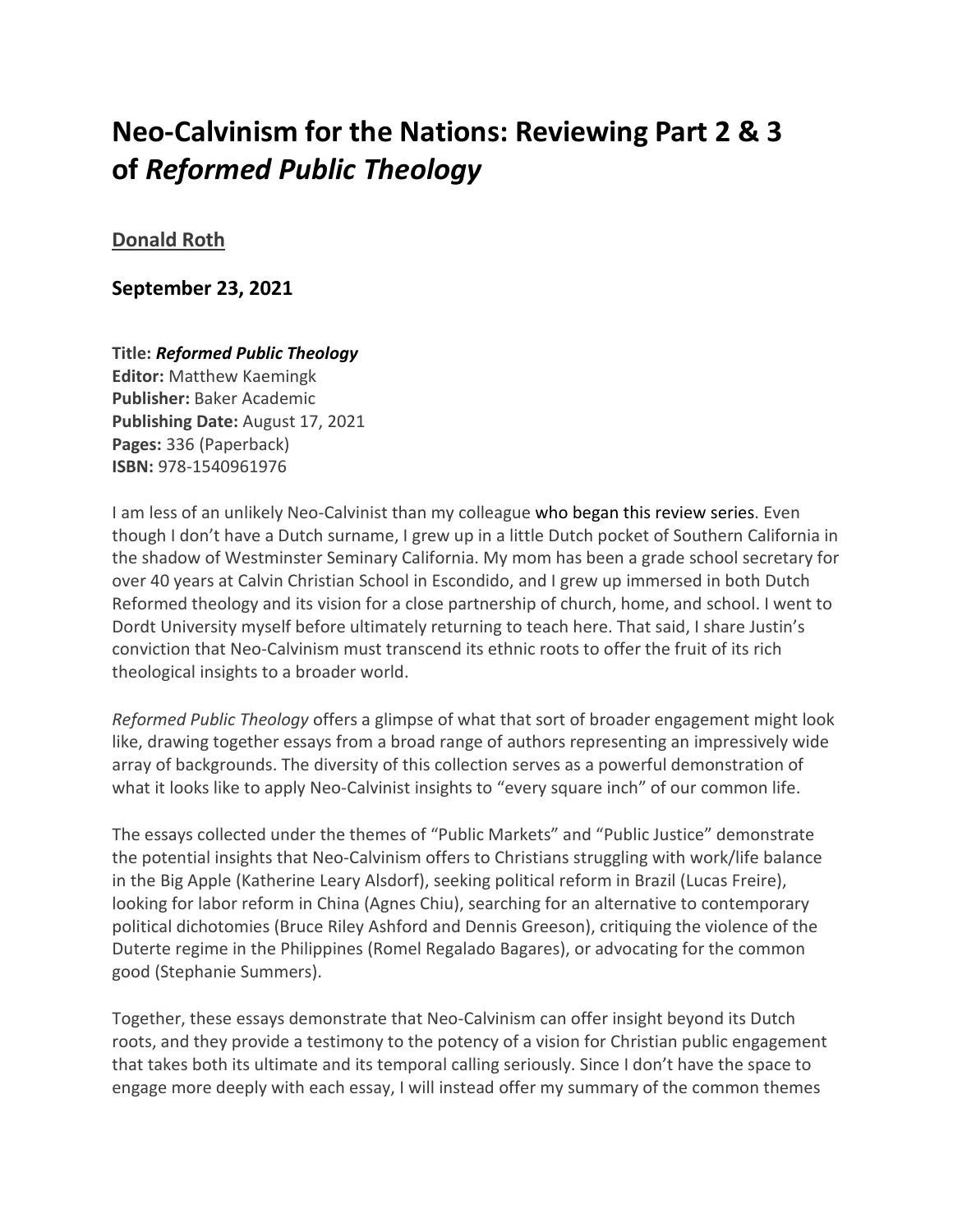that emerge from these essays as a snapshot of exactly what insights Neo-Calvinism has to offer in this field.

The most common theme emphasized by these authors is the concept of sphere sovereignty. Sphere sovereignty is the idea that God mediates His provision for all people through various institutions invested with a call to promote welfare in different spheres of human life. Each of these spheres is a sort of jurisdictional zone for these institutions, and the government's role is to essentially play referee, seeking to provide fertile soil for all spheres and institutions to flourish.

This concept offers a couple of important distinctions from common views of public life. First, it differs from more totalizing views of the state by emphasizing a more modest role for government. Second, this approach opens a structural door to pluralism; for example, in allowing for a range of educational institutions to pursue their calling and empowering them to largely define the goals of education, rather than having this dictated by a central government. Third, this approach keeps an emphasis on God's sovereignty over all of life, not via the divine right of kings, but in a more immanent way throughout society. This emphasis helps to limit the ambitions we might have for the political sphere, keeping the ultimacy of God's kingdom more firmly in view.

The second most common theme emphasized in these essays is the value of common grace as a motivation for public engagement. Most of these authors emphasize a particular aspect of the doctrine of common grace, namely the idea that God provides for all people through good gifts like intelligence, creativity, and insight, which He bestows on believer and unbeliever alike. The idea is that God works out His purposes through believer and unbeliever alike, and He equips all of us for a calling that we all share: seeking the common good. Alsdorf captures this well in her essay, saying, "because of common grace, the works … of non-believers are never as bad as their wrong beliefs should make them. Likewise, because of total depravity, the works … of believers are never as good as their right beliefs should make them."  $\frac{1}{2}$  $\frac{1}{2}$  $\frac{1}{2}$ 

This idea does a couple of powerful things.

First, it trains us to see God's provision in everything around us. Christians often get tangled up in the value of their own works. We rightly see ourselves as the hands and feet of Christ, but we sometimes think we are the *only* means that our Savior uses to rule and provide for this world. When we make God's work about what *we* do, we are only a step away from thinking that the results are something that *we* bring about, and, in the context of the wealthy West, it can become all too easy to make things so much about us that God becomes an afterthought, what Craig Gay calls "practical atheism."

Second, this concept, matched with a robust sense of our own sin, encourages a posture of humility and openness to engagement with others. It encourages us to seek the welfare of the